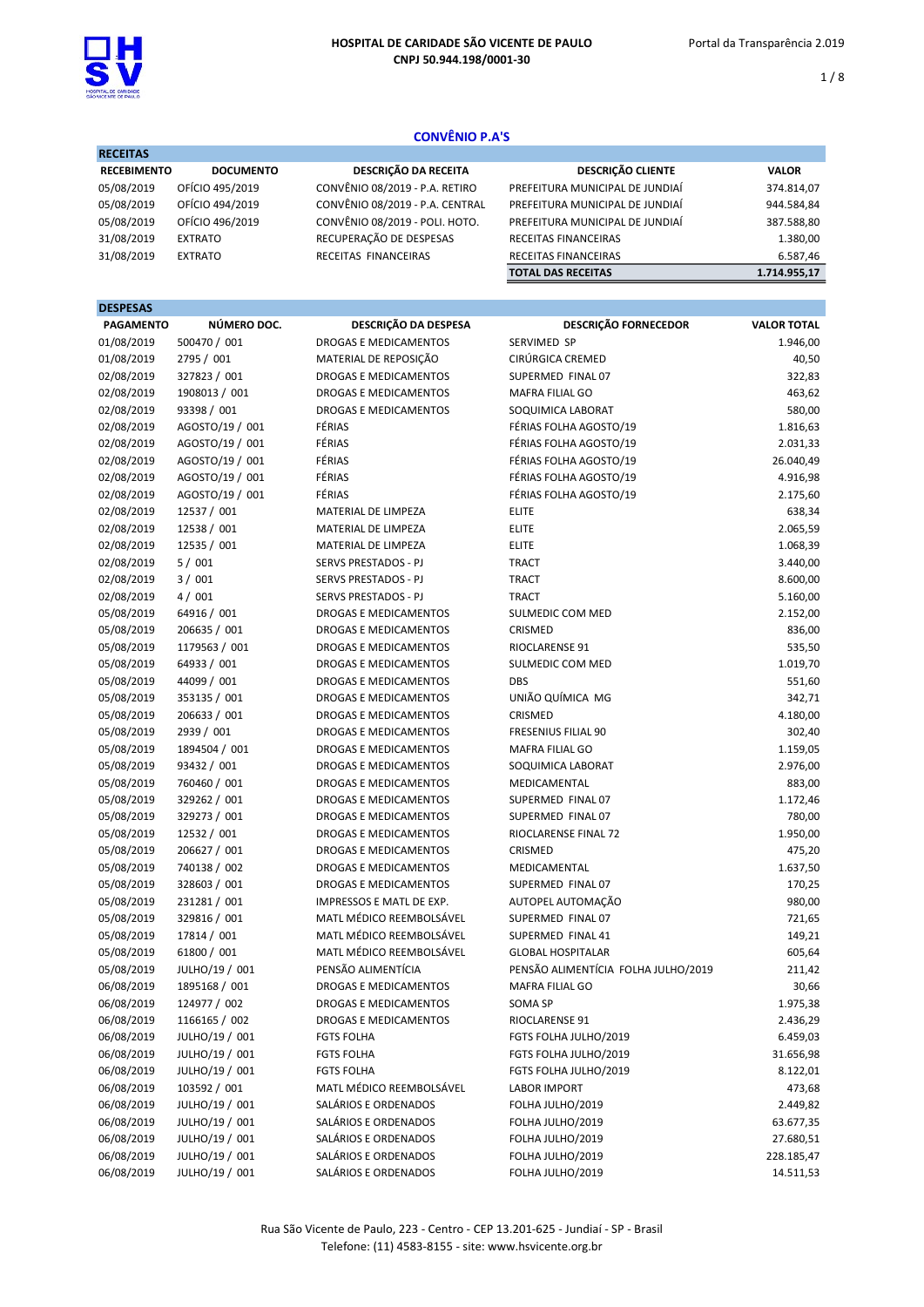

# Portal da Transparência 2.019

| 06/08/2019               | JULHO/19 / 001       | SALÁRIOS E ORDENADOS                                 | FOLHA JULHO/2019            | 59.933,77 |
|--------------------------|----------------------|------------------------------------------------------|-----------------------------|-----------|
| 06/08/2019               | 20190731001964 / 001 | VALE REFEIÇÃO E ALIMENTAÇÃO                          | VR                          | 7.577,58  |
| 06/08/2019               | 20190731001959 / 001 | VALE REFEIÇÃO E ALIMENTAÇÃO                          | VR                          | 9.548,22  |
| 07/08/2019               | 487875 / 001         | DROGAS E MEDICAMENTOS                                | SERVIMED SP                 | 1.195,00  |
| 07/08/2019               | 500816 / 001         | DROGAS E MEDICAMENTOS                                | RIOCLARENSE 20              | 1.170,00  |
| 07/08/2019               | 1834 / 001           | DROGAS E MEDICAMENTOS                                | <b>PRECISION</b>            | 612,15    |
| 07/08/2019               | 19522 / 001          | MATL MÉDICO REEMBOLSÁVEL                             | SANDRA CRISTIANE GOD        | 458,00    |
| 07/08/2019               | 1104270 / 001        | MATL MÉDICO REEMBOLSÁVEL                             | CIRÚRGICA FERNANDES         | 359,80    |
| 07/08/2019               | 17812 / 001          | MATL MÉDICO REEMBOLSÁVEL                             | SUPERMED FINAL 41           | 426,69    |
| 07/08/2019               | 1104271 / 001        | MATL MÉDICO REEMBOLSÁVEL                             | CIRÚRGICA FERNANDES         | 894,46    |
| 07/08/2019               | 19523 / 001          | MATL MÉDICO REEMBOLSÁVEL                             | SANDRA CRISTIANE GOD        | 458,00    |
| 07/08/2019               | 61679 / 001          | <b>OUTROS MATERIAIS</b>                              | MAX MEDICAL                 | 451,20    |
| 07/08/2019               | 63 / 001             | SERVS MÉDICOS COMPL - PJ                             | VIEIRA KUMAMOTO             | 3.941,70  |
| 07/08/2019               | 179 / 001            | SERVS MÉDICOS COMPL - PJ                             | <b>MEDCENTER</b>            | 1.970,85  |
| 07/08/2019               | 152 / 001            | SERVS MÉDICOS COMPL - PJ                             | C E J SERVCS MÉDICOS        | 14.288,66 |
| 07/08/2019               | 354 / 001            | SERVS MÉDICOS COMPL - PJ                             | <b>OTOTORAX</b>             | 1.478,15  |
| 07/08/2019               | 29 / 001             | SERVS MÉDICOS COMPL - PJ                             | LUCAS OLIVEIRA              | 1.970,85  |
| 07/08/2019               | 178 / 001            | SERVS MÉDICOS COMPL - PJ                             | SOUSA MARQUES               | 1.970,85  |
| 07/08/2019               | 92/001               | SERVS MÉDICOS COMPL - PJ                             | ARIANNIS OCANA DOMIN        | 2.100,00  |
|                          |                      |                                                      | VEGA                        |           |
| 07/08/2019<br>07/08/2019 | 134 / 001            | SERVS MÉDICOS COMPL - PJ<br>SERVS MÉDICOS COMPL - PJ |                             | 1.970,85  |
|                          | 39 / 001             | SERVS MÉDICOS COMPL - PJ                             | LUCIANA VITTURI             | 4.927,12  |
| 07/08/2019               | 246 / 001            |                                                      | CABRAL VIEIRIA              | 8.376,11  |
| 07/08/2019               | 59 / 001             | SERVS MÉDICOS COMPL - PJ                             | E M FUJI                    | 7.883,40  |
| 07/08/2019               | 87 / 001             | SERVS MÉDICOS COMPL - PJ                             | <b>FARIA GOMES</b>          | 7.883,40  |
| 07/08/2019               | 43 / 001             | SERVS MÉDICOS COMPL - PJ                             | ABRMA CLÍNICA               | 1.220,05  |
| 07/08/2019               | 44 / 001             | SERVS MÉDICOS COMPL - PJ                             | <b>STELLA BINNA</b>         | 1.300,00  |
| 07/08/2019               | 60 / 001             | SERVS MÉDICOS COMPL - PJ                             | ABREU COSTA                 | 4.645,57  |
| 07/08/2019               | 12/001               | SERVS MÉDICOS COMPL - PJ                             | <b>VICTOR RODRIGUES</b>     | 19.600,00 |
| 07/08/2019               | 38 / 001             | SERVS MÉDICOS COMPL - PJ                             | LUCIANA VITTURI             | 2.064,70  |
| 07/08/2019               | 41 / 001             | SERVS MÉDICOS COMPL - PJ                             | <b>AMARAL ALVES</b>         | 1.032,35  |
| 07/08/2019               | 176 / 001            | SERVS MÉDICOS COMPL - PJ                             | SILVA E CASTILHO M L        | 21.585,50 |
| 07/08/2019               | 49 / 001             | SERVS MÉDICOS COMPL - PJ                             | <b>MED IN SERVICE</b>       | 3.050,12  |
| 07/08/2019               | 28 / 001             | SERVS MÉDICOS COMPL - PJ                             | <b>MATEUS SILVA</b>         | 3.900,00  |
| 07/08/2019               | 29 / 001             | SERVS MÉDICOS COMPL - PJ                             | PAULO EDUARDO               | 4.800,00  |
| 07/08/2019               | 33 / 001             | SERVS MÉDICOS COMPL - PJ                             | MAIARA BRUNHARA             | 12.904,37 |
| 07/08/2019               | 51/001               | SERVS MÉDICOS COMPL - PJ                             | GUARANÁ                     | 11.355,85 |
| 07/08/2019               | 123 / 001            | SERVS MÉDICOS COMPL - PJ                             | <b>BRUNA DIAS</b>           | 4.504,80  |
| 07/08/2019               | 16/001               | SERVS MÉDICOS COMPL - PJ                             | ARAUJO E ZUMPANO LTD        | 2.600,00  |
| 07/08/2019               | 25/001               | SERVS MÉDICOS COMPL - PJ                             | <b>CODREANSCHI BERTOCHE</b> | 3.900,00  |
| 07/08/2019               | 2/001                | SERVS MÉDICOS COMPL - PJ                             | JR MAIA SERVIÇOS MED        | 1.100,00  |
| 07/08/2019               | 112 / 001            | SERVS MÉDICOS COMPL - PJ                             | <b>TALLES RAVID</b>         | 11.355,85 |
| 07/08/2019               | 17 / 001             | SERVS MÉDICOS COMPL - PJ                             | <b>SANTOS E PROENCA</b>     | 24.119,45 |
| 07/08/2019               | 103 / 001            | SERVS MÉDICOS COMPL - PJ                             | QUIET METODO DIAG.          | 2.600,00  |
| 07/08/2019               | 5/001                | SERVS MÉDICOS COMPL - PJ                             | PRISCILLA C TOLEDO          | 1.950,00  |
| 07/08/2019               | 86 / 001             | SERVS MÉDICOS COMPL - PJ                             | JÉSSICA ALINE MOURA         | 11.355,85 |
| 07/08/2019               | 172 / 001            | SERVS MÉDICOS COMPL - PJ                             | JHL                         | 4.880,20  |
| 07/08/2019               | 8/001                | SERVS MÉDICOS COMPL - PJ                             | ADRIANA VERLANGIEIRI        | 3.250,00  |
| 07/08/2019               | 94 / 001             | SERVS MÉDICOS COMPL - PJ                             | MARCELA SCHWARZ             | 1.300,00  |
| 07/08/2019               | 85 / 001             | SERVS MÉDICOS COMPL - PJ                             | NASCIMENTO E GOMES          | 2.580,87  |
| 07/08/2019               | 46 / 001             | SERVS MÉDICOS COMPL - PJ                             | <b>MS FRANCO</b>            | 5.200,00  |
| 07/08/2019               | 178 / 001            | SERVS MÉDICOS COMPL - PJ                             | <b>MEDCENTER</b>            | 39.041,60 |
| 07/08/2019               | 82 / 001             | SERVS MÉDICOS COMPL - PJ                             | DÉBORA ELAINE ME            | 3.900,00  |
| 07/08/2019               | 245 / 001            | SERVS MÉDICOS COMPL - PJ                             | <b>CABRAL VIEIRIA</b>       | 4.880,20  |
| 07/08/2019               | 132 / 001            | SERVS MÉDICOS COMPL - PJ                             | AMS                         | 2.440,10  |
| 07/08/2019               | 179 / 001            | SERVS MÉDICOS COMPL - PJ                             | ADVANCE                     | 650,00    |
| 07/08/2019               | 93 / 001             | SERVS MÉDICOS COMPL - PJ                             | MARCELA SCHWARZ             | 7.150,00  |
| 07/08/2019               | 24/001               | SERVS MÉDICOS COMPL - PJ                             | <b>CODREANSCHI BERTOCHE</b> | 11.700,00 |
| 07/08/2019               | 109 / 001            | SERVS MÉDICOS COMPL - PJ                             | RF JUNDIAÍ                  | 2.440,10  |
| 07/08/2019               | 43 / 001             | SERVS MÉDICOS COMPL - PJ                             | STELLA BINNA                | 1.200,00  |
| 07/08/2019               | 28 / 001             | SERVS MÉDICOS COMPL - PJ                             | PAULO EDUARDO               | 3.150,00  |
| 07/08/2019               | 344 / 001            | SERVS MÉDICOS COMPL - PJ                             | HDM                         | 16.236,05 |
| 07/08/2019               | 11/001               | SERVS MÉDICOS COMPL - PJ                             | <b>VICTOR RODRIGUES</b>     | 4.950,00  |
| 07/08/2019               | 28 / 001             | SERVS MÉDICOS COMPL - PJ                             | <b>TATIANI CERIONI TOTH</b> | 3.900,00  |
| 07/08/2019               | 113 / 001            | SERVS MÉDICOS COMPL - PJ                             | MARCOS SILVA QUEIROZ        | 7.226,45  |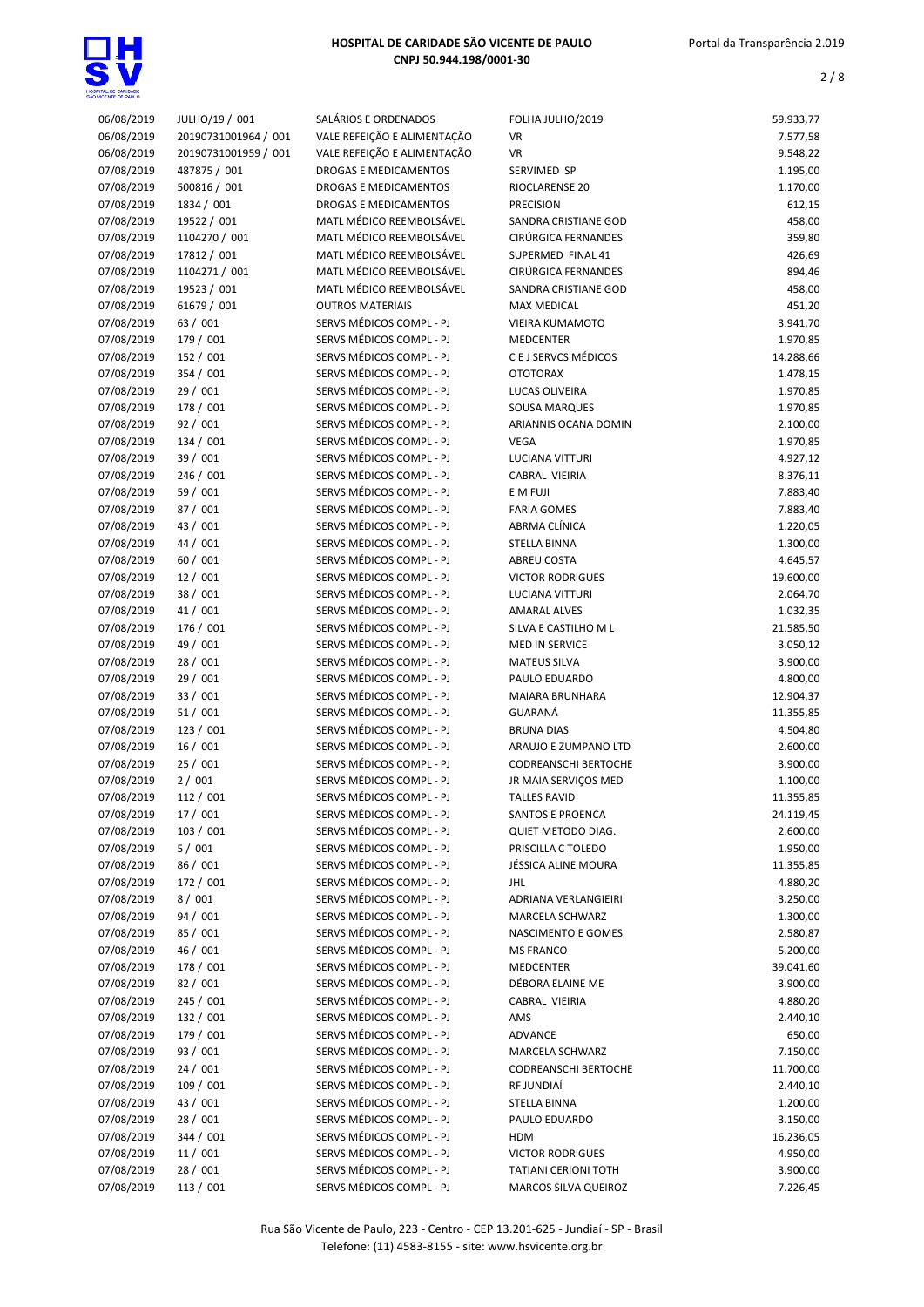

| 07/08/2019 | 57 / 001       | SERVS MÉDICOS COMPL - PJ | <b>GUERRA E HUNGRIA</b>    | 5.020,97  |
|------------|----------------|--------------------------|----------------------------|-----------|
| 07/08/2019 | 86 / 001       | SERVS MÉDICOS COMPL - PJ | <b>GALVES</b>              | 11.215,07 |
| 07/08/2019 | 341 / 001      | SERVS MÉDICOS COMPL - PJ | <b>HDM</b>                 | 5.631,00  |
| 07/08/2019 | 41 / 001       | SERVS MÉDICOS COMPL - PJ | ABRMA CLÍNICA              | 13.795,95 |
| 07/08/2019 | 258 / 001      | SERVS MÉDICOS COMPL - PJ | WF JUNDIAÍ                 | 985,42    |
| 07/08/2019 | 25 / 001       | SERVS MÉDICOS COMPL - PJ | <b>AMN SERVIÇOS</b>        | 7.390,68  |
| 07/08/2019 | 11/001         | SERVS MÉDICOS COMPL - PJ | MPS SERVIÇOS MÉDICOS       | 2.625,00  |
| 07/08/2019 | 246 / 001      | SERVS MÉDICOS COMPL - PJ | LUIZ GUSTAVO               | 985,42    |
| 07/08/2019 | 87 / 001       | SERVS MÉDICOS COMPL - PJ | JÉSSICA ALINE MOURA        | 492,72    |
| 07/08/2019 | 340 / 001      | SERVS MÉDICOS COMPL - PJ | <b>HDM</b>                 | 3.448,99  |
| 07/08/2019 | 93 / 001       | SERVS MÉDICOS COMPL - PJ | ARIANNIS OCANA DOMIN       | 2.100,00  |
| 07/08/2019 | 28 / 001       | SERVS MÉDICOS COMPL - PJ | LUCAS OLIVEIRA             | 985,43    |
| 07/08/2019 | 3/001          | SERVS MÉDICOS COMPL - PJ | JR MAIA SERVIÇOS MED       | 3.675,00  |
| 07/08/2019 | 76 / 001       | SERVS MÉDICOS COMPL - PJ |                            | 2.100,00  |
| 07/08/2019 |                |                          | A E M SERVIÇOS LTA         |           |
|            | 33 / 001       | SERVS MÉDICOS COMPL - PJ | <b>VIDELI</b>              | 1.050,00  |
| 07/08/2019 | 470 / 001      | SERVS MÉDICOS COMPL - PJ | <b>ONCO PELVIC</b>         | 4.927,13  |
| 07/08/2019 | 180 / 001      | SERVS MÉDICOS COMPL - PJ | <b>ADVANCE</b>             | 525,00    |
| 07/08/2019 | 32/001         | SERVS MÉDICOS COMPL - PJ | <b>VIDELI</b>              | 1.050,00  |
| 07/08/2019 | 135 / 001      | SERVS MÉDICOS COMPL - PJ | VEGA                       | 985,42    |
| 07/08/2019 | 180 / 001      | SERVS MÉDICOS COMPL - PJ | SOUSA MARQUES              | 2.463,56  |
| 07/08/2019 | 86 / 001       | SERVS MÉDICOS COMPL - PJ | NASCIMENTO E GOMES         | 985,42    |
| 07/08/2019 | 88 / 001       | SERVS MÉDICOS COMPL - PJ | <b>FARIA GOMES</b>         | 5.912,55  |
| 08/08/2019 | 883110 / 001   | <b>VALE TRANSPORTE</b>   | TRANSURB                   | 135,50    |
| 09/08/2019 | 564653 / 001   | DROGAS E MEDICAMENTOS    | SERVIMED SP                | 73,28     |
| 09/08/2019 | 564654 / 001   | DROGAS E MEDICAMENTOS    | SERVIMED SP                | 39,70     |
| 09/08/2019 | 93613 / 001    | DROGAS E MEDICAMENTOS    | SOQUIMICA LABORAT          | 1.120,00  |
| 09/08/2019 | 182090 / 002   | DROGAS E MEDICAMENTOS    | SOMA MG                    | 306,00    |
| 09/08/2019 | 93621 / 001    | DROGAS E MEDICAMENTOS    | SOQUIMICA LABORAT          | 140,00    |
| 09/08/2019 | $D-104 / 001$  | <b>IMPOSTO FEDERAL</b>   | IRRF - P. JURÍDICA         | 39,00     |
| 09/08/2019 | 1947 / 001     | IMPRESSOS E MATL DE EXP. | <b>VOLKEN PRESS</b>        | 1.327,00  |
| 09/08/2019 | 15251 / 001    | MATL MÉDICO REEMBOLSÁVEL | <b>ALIANCA</b>             | 104,00    |
| 09/08/2019 | 15250 / 001    | MATL MÉDICO REEMBOLSÁVEL | <b>ALIANCA</b>             | 222,00    |
| 09/08/2019 | 330594 / 001   | MATL MÉDICO REEMBOLSÁVEL | SUPERMED FINAL 07          | 204,00    |
| 09/08/2019 | 18078 / 001    | MATL MÉDICO REEMBOLSÁVEL | SUPERMED FINAL 41          | 660,00    |
| 09/08/2019 | 564654 / 001   | MEDICAMENTOS CONTROLADOS | SERVIMED SP                | 356,50    |
|            |                |                          |                            |           |
| 09/08/2019 | 564637 / 001   | MEDICAMENTOS CONTROLADOS | SERVIMED SP                | 142,60    |
| 09/08/2019 | 15251 / 001    | <b>OUTROS MATERIAIS</b>  | <b>ALIANCA</b>             | 582,00    |
| 09/08/2019 | 15250 / 001    | <b>OUTROS MATERIAIS</b>  | <b>ALIANCA</b>             | 1.746,00  |
| 09/08/2019 | 7925 / 001     | SERVS PRESTADOS - PJ     | CAÇAMBINHAS                | 174,55    |
| 12/08/2019 | 14323 / 001    | ASSISTÊNCIA ODONTOLÓGICA | <b>UNIODONTO</b>           | 369,64    |
| 12/08/2019 | 14323 / 001    | ASSISTÊNCIA ODONTOLÓGICA | <b>UNIODONTO</b>           | 2.636,86  |
| 12/08/2019 | 14323 / 001    | ASSISTÊNCIA ODONTOLÓGICA | <b>UNIODONTO</b>           | 802,70    |
| 12/08/2019 | 41532 / 001    | DROGAS E MEDICAMENTOS    | GENÊSIO FILIAL             | 2.777,00  |
| 12/08/2019 | 2172002 / 001  | IMPRESSOS E MATL DE EXP. | TRAVAGIN                   | 19,24     |
| 12/08/2019 | 261833 / 001   | IMPRESSOS E MATL DE EXP. | PROCOMP                    | 243,50    |
| 12/08/2019 | 02/12 / 001    | LOCAÇÃO DE IMÓVEIS       | ALUGUÉL                    | 3.457,30  |
| 12/08/2019 | 02/12 / 001    | LOCAÇÃO DE IMÓVEIS       | ALUGUÉL                    | 3.457,30  |
| 12/08/2019 | 2095 / 001     | MATL MÉDICO REEMBOLSÁVEL | ALFALAGOS FILIAL 67        | 712,22    |
| 12/08/2019 | 808 / 001      | MATL MÉDICO REEMBOLSÁVEL | <b>UNIODONTO</b>           | 340,00    |
| 12/08/2019 | 3021 / 001     | MATL MÉDICO REEMBOLSÁVEL | VISIONBAND                 | 580,00    |
| 12/08/2019 | 1095190 / 002  | MATL MÉDICO REEMBOLSÁVEL | CIRÚRGICA FERNANDES        | 4.106,20  |
| 12/08/2019 | 2096 / 001     | MATL MÉDICO REEMBOLSÁVEL | ALFALAGOS FILIAL 67        | 228,70    |
| 12/08/2019 | 41532 / 001    | MEDICAMENTOS CONTROLADOS | <b>GENESIO FILIAL</b>      | 68,00     |
| 12/08/2019 | JULHO/19 / 001 | VRS A REPASSAR-FOLHA     | CONTRIBUIÇÃO CONFEDERATIVA | 657,07    |
|            |                |                          |                            |           |
| 12/08/2019 | JULHO/19 / 001 | VRS A REPASSAR-FOLHA     | CONVÊNIO FARMAVIDA         | 227,40    |
| 12/08/2019 | JULHO/19 / 001 | VRS A REPASSAR-FOLHA     | CONVÊNIO CLUBE IPIRANGA    | 80,00     |
| 12/08/2019 | JULHO/19 / 001 | VRS A REPASSAR-FOLHA     | CONVÊNIO FARMAVIDA         | 2.770,02  |
| 12/08/2019 | JULHO/19 / 001 | VRS A REPASSAR-FOLHA     | CONTRIBUIÇÃO CONFEDERATIVA | 566,35    |
| 12/08/2019 | JULHO/19 / 001 | VRS A REPASSAR-FOLHA     | CONVÊNIO FARMAVIDA         | 880,75    |
| 12/08/2019 | JULHO/19 / 001 | VRS A REPASSAR-FOLHA     | CONTRIBUIÇÃO CONFEDERATIVA | 258,25    |
| 12/08/2019 | JULHO/19 / 001 | VRS A REPASSAR-FOLHA     | CONVÊNIO CLUBE IPIRANGA    | 40,00     |
| 13/08/2019 | 333009 / 001   | <b>OUTROS MATERIAIS</b>  | SUPERMED FINAL 07          | 261,20    |
| 13/08/2019 | 132 / 001      | SERVS MÉDICOS COMPL - PJ | STROHER SERVICOS MED       | 1.689,30  |
| 13/08/2019 | 243 / 001      | SERVS MÉDICOS COMPL - PJ | <b>HEBECLIN</b>            | 2.252,40  |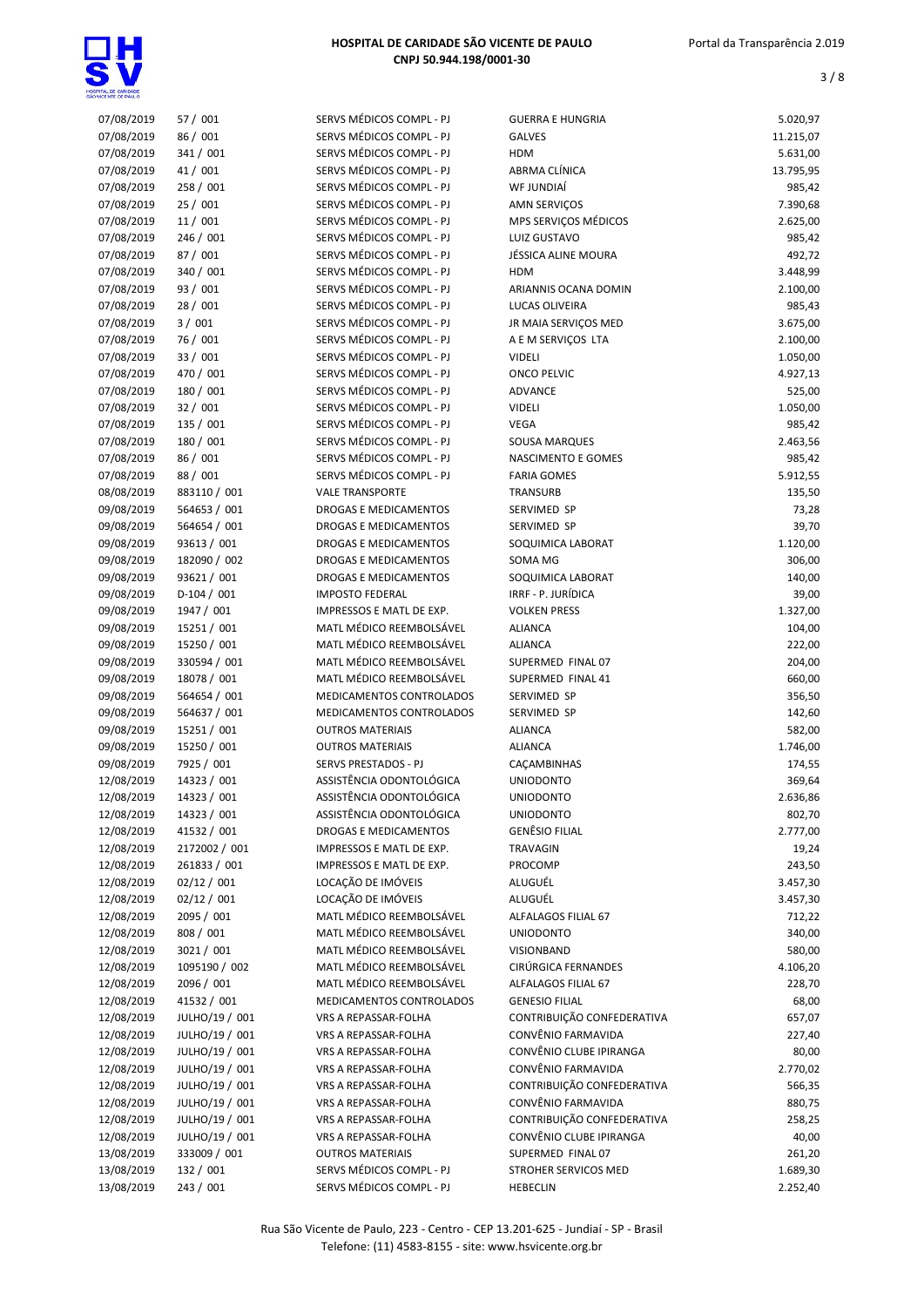

| 13/08/2019               | 8/001                      | SERVS MÉDICOS COMPL - PJ                            | NEF MONTEIRO S M SS               | 1.800,00           |
|--------------------------|----------------------------|-----------------------------------------------------|-----------------------------------|--------------------|
| 13/08/2019               | 130 / 001                  | SERVS MÉDICOS COMPL - PJ                            | LILIANE COELHO NEVES              | 1.689,30           |
| 13/08/2019               | 195 / 001                  | SERVS MÉDICOS COMPL - PJ                            | <b>OLIVEIRA E FREITAS</b>         | 2.346,25           |
| 13/08/2019               | 80 / 001                   | SERVS MÉDICOS COMPL - PJ                            | <b>BENTO BERG</b>                 | 1.126,20           |
| 13/08/2019               | 67 / 001                   | SERVS MÉDICOS COMPL - PJ                            | DÉBORA LOPES                      | 2.400,00           |
| 13/08/2019               | 136 / 001                  | SERVS MÉDICOS COMPL - PJ                            | MP JUNDIAÍ SERVIÇOS               | 7.883,40           |
| 13/08/2019               | 483 / 001                  | SERVS MÉDICOS COMPL - PJ                            | <b>ONCO PELVIC</b>                | 6.194,10           |
| 13/08/2019               | 99 / 001                   | SERVS MÉDICOS COMPL - PJ                            | <b>GARCIA E ROSSONI</b>           | 2.252,40           |
| 13/08/2019               | 162 / 001                  | SERVS MÉDICOS COMPL - PJ                            | POLETO E PETEK                    | 1.126,20           |
| 13/08/2019               | 455 / 001                  | SERVS MÉDICOS COMPL - PJ                            | CLÍNICA MÉDICA LEÃO               | 9.009,60           |
| 13/08/2019               | 202 / 001                  | SERVS MÉDICOS COMPL - PJ                            | H E F SERVIÇOS                    | 5.631,00           |
| 13/08/2019               | 96 / 001                   | SERVS MÉDICOS COMPL - PJ                            | <b>CERES SARMENTO</b>             | 1.126,20           |
| 13/08/2019               | 196 / 001                  | SERVS MÉDICOS COMPL - PJ                            | <b>OLIVEIRA E FREITAS</b>         | 18.019,20          |
| 13/08/2019               | 67 / 001                   | SERVS MÉDICOS COMPL - PJ                            | <b>ERES</b>                       | 563,10             |
| 13/08/2019               | 95 / 001                   | SERVS MÉDICOS COMPL - PJ                            | <b>CERES SARMENTO</b>             | 572,10             |
| 13/08/2019               | 66 / 001                   | SERVS MÉDICOS COMPL - PJ                            | DÉBORA LOPES                      | 1.200,00           |
| 13/08/2019               | 129 / 001                  | SERVS MÉDICOS COMPL - PJ                            | LILIANE COELHO NEVES              | 10.135,80          |
| 13/08/2019               | 482 / 001                  | SERVS MÉDICOS COMPL - PJ                            | <b>ONCO PELVIC</b>                | 2.252,40           |
| 13/08/2019               | 456 / 001                  | SERVS MÉDICOS COMPL - PJ                            | CLÍNICA MÉDICA LEÃO               | 1.126,20           |
| 13/08/2019               | 97 / 001                   | SERVS MÉDICOS COMPL - PJ                            | <b>TAVARES TEIXEIRA</b>           | 1.126,20           |
| 13/08/2019               | 131 / 001                  | SERVS MÉDICOS COMPL - PJ                            | STROHER SERVIÇOS MED              | 7.883,40           |
| 13/08/2019               | 66 / 001                   | SERVS MÉDICOS COMPL - PJ                            | <b>ERES</b>                       | 14.077,50          |
| 13/08/2019               | 23/001                     | SERVS MÉDICOS COMPL - PJ                            | <b>CUNHA E TIAGO</b>              | 5.400,00           |
| 13/08/2019               | 194 / 001                  | SERVS MÉDICOS COMPL - PJ                            | OLIVEIRA E FREITAS                | 2.346,25           |
| 13/08/2019               | 201 / 001                  | SERVS MÉDICOS COMPL - PJ                            | H E F SERVIÇOS                    | 2.252,40           |
| 13/08/2019               | 160 / 001                  | SERVS MÉDICOS COMPL - PJ                            | POLETO E PETEK                    | 1.689,30           |
| 13/08/2019               | 135 / 001                  | SERVS MÉDICOS COMPL - PJ                            | MP JUNDIAÍ SERVIÇOS               | 1.126,20           |
| 13/08/2019               | 79 / 001                   | SERVS MÉDICOS COMPL - PJ                            | <b>BENTO BERG</b>                 | 563,10             |
| 13/08/2019               | 98 / 001                   | SERVS MÉDICOS COMPL - PJ                            | <b>GARCIA E ROSSONI</b>           | 572,10             |
| 13/08/2019               | 193 / 001                  | SERVS MÉDICOS COMPL - PJ                            | <b>OLIVEIRA E FREITAS</b>         | 13.514,40          |
| 13/08/2019               | 908 / 001                  | <b>TRANSPORTE DE EMPREGADOS</b>                     | <b>FAMA TRANSP E TUR</b>          | 11.931,78          |
| 14/08/2019               | 207160 / 001               | DROGAS E MEDICAMENTOS                               | CRISMED                           | 29,00              |
| 14/08/2019               | 797227 / 001               | IMPRESSOS E MATL DE EXP.                            | PAPEL ITUPEVA                     | 513,00             |
| 14/08/2019               | 5515 / 001                 | MATERIAL DE LIMPEZA                                 | SANDPLAST                         | 1.661,25           |
| 14/08/2019               | 2997043 / 001              | MATERIAL DE LIMPEZA                                 | SALES                             | 194,00             |
| 14/08/2019               | 5514 / 001                 | MATERIAL DE LIMPEZA                                 | SANDPLAST                         | 2.290,25           |
| 14/08/2019               | 3035 / 001                 | MATL MÉDICO REEMBOLSÁVEL                            | <b>VISIONBAND</b>                 | 348,00             |
| 14/08/2019<br>14/08/2019 | 3036 / 001<br>333010 / 001 | MATL MÉDICO REEMBOLSÁVEL<br><b>OUTROS MATERIAIS</b> | VISIONBAND<br>SUPERMED FINAL 07   | 870,00<br>261,20   |
| 14/08/2019               | 333008 / 001               | <b>OUTROS MATERIAIS</b>                             | SUPERMED FINAL 07                 |                    |
| 14/08/2019               | 227 / 001                  | SERVS MÉDICOS COMPL - PJ                            | DFZ MÉDICOS ASSO.SS               | 391,80<br>2.815,50 |
|                          | 226 / 001                  | SERVS MÉDICOS COMPL - PJ                            | DFZ MÉDICOS ASSO.SS               |                    |
| 14/08/2019<br>14/08/2019 | JULHO/19 / 001             | VRS A REPASSAR-FOLHA                                | CONTRIBUIÇÃO SIND SAÚDE           | 1.689,30<br>252,30 |
| 14/08/2019               | JULHO/19 / 001             | VRS A REPASSAR-FOLHA                                | CONV C.E.F. A REPASSAR EMPRÉSTIMO | 513,85             |
| 14/08/2019               | JULHO/19 / 001             | VRS A REPASSAR-FOLHA                                | CONSIGNADO SANTANDER              | 419,56             |
| 14/08/2019               | JULHO/19 / 001             | VRS A REPASSAR-FOLHA                                | MENSALIDADE SIND ENFERMAGEM       | 25,00              |
| 14/08/2019               | JULHO/19 / 001             | VRS A REPASSAR-FOLHA                                | CONV C.E.F. A REPASSAR EMPRÉSTIMO | 1.127,97           |
| 14/08/2019               | JULHO/19 / 001             | VRS A REPASSAR-FOLHA                                | CONSIGNADO SANTANDER              | 9.430,90           |
| 14/08/2019               | JULHO/19 / 001             | VRS A REPASSAR-FOLHA                                | CONTRIBUIÇÃO SIND SAÚDE           | 133,48             |
| 14/08/2019               | JULHO/19 / 001             | VRS A REPASSAR-FOLHA                                | CONSIGNADO SANTANDER              | 1.781,08           |
| 14/08/2019               | JULHO/19 / 001             | VRS A REPASSAR-FOLHA                                | CONTRIBUIÇÃO SIND SAÚDE           | 49,38              |
| 14/08/2019               | JULHO/19 / 001             | VRS A REPASSAR-FOLHA                                | CONV C.E.F. A REPASSAR EMPRÉSTIMO | 1.048,02           |
| 16/08/2019               | 33601655 / 001             | ENERGIA ELÉTRICA                                    | <b>CPFL</b>                       | 8.249,07           |
| 16/08/2019               | 1195 / 001                 | IMPRESSOS E MATL DE EXP.                            | GRÁFICA MEGA FLEX                 | 471,00             |
| 16/08/2019               | 108570 / 001               | MATERIAL DE LIMPEZA                                 | <b>ITW FLUIDS E HYGIENE</b>       | 1.467,94           |
| 16/08/2019               | 109024 / 001               | MATERIAL DE LIMPEZA                                 | <b>ITW FLUIDS E HYGIENE</b>       | 626,59             |
| 16/08/2019               | 107721 / 001               | MATERIAL DE LIMPEZA                                 | <b>ITW FLUIDS E HYGIENE</b>       | 125,32             |
| 16/08/2019               | 107941 / 001               | MATERIAL DE LIMPEZA                                 | <b>ITW FLUIDS E HYGIENE</b>       | 1.502,00           |
| 16/08/2019               | 108755 / 001               | MATERIAL DE LIMPEZA                                 | <b>ITW FLUIDS E HYGIENE</b>       | 1.698,80           |
| 16/08/2019               | 107644 / 001               | MATERIAL DE LIMPEZA                                 | <b>ITW FLUIDS E HYGIENE</b>       | 1.376,69           |
| 16/08/2019               | 289869 / 001               | MATL MÉDICO REEMBOLSÁVEL                            | POLAR FIX                         | 1.517,29           |
| 16/08/2019               | 289864 / 001               | MATL MÉDICO REEMBOLSÁVEL                            | POLAR FIX                         | 167,04             |
| 16/08/2019               | 2568 / 001                 | MATL MÉDICO REEMBOLSÁVEL                            | SEROPLAST                         | 180,00             |
| 16/08/2019               | 22044 / 001                | MATL MÉDICO REEMBOLSÁVEL                            | LIBEMA                            | 204,00             |
|                          |                            |                                                     |                                   |                    |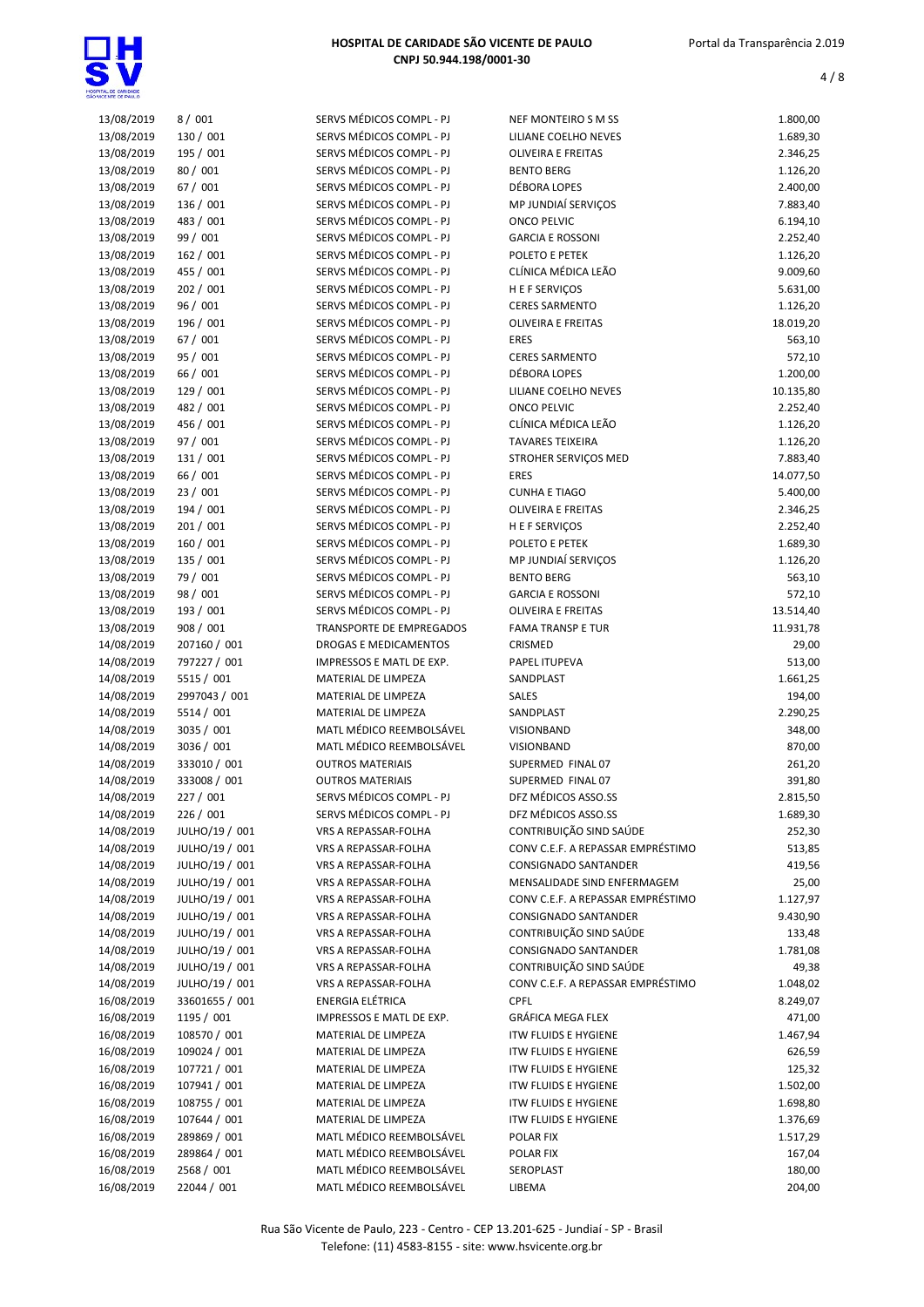

| 16/08/2019 | 289869 / 001         | <b>OUTROS MATERIAIS</b>      | POLAR FIX                   | 53,99     |
|------------|----------------------|------------------------------|-----------------------------|-----------|
| 16/08/2019 | 290657 / 001         | <b>OUTROS MATERIAIS</b>      | POLAR FIX                   | 993,60    |
| 19/08/2019 | 38004 / 001          | COMBUSTÍVEIS E LUBRIFICANTES | <b>TOTAL GÁS</b>            | 300,00    |
| 19/08/2019 | 353135 / 002         | DROGAS E MEDICAMENTOS        | UNIÃO QUÍMICA MG            | 342,71    |
| 19/08/2019 | 32118216 / 001       | <b>ENERGIA ELÉTRICA</b>      | <b>CPFL</b>                 | 729,62    |
| 19/08/2019 | 477036 / 001         | <b>FIOS CIRÚRGICOS</b>       | JOHNSON 05                  | 1.101,60  |
| 19/08/2019 | 3847 / 001           | MATERIAL DE LIMPEZA          | <b>GREEN BAGS</b>           | 446,48    |
| 19/08/2019 | 107632 / 001         | MATERIAL DE LIMPEZA          | <b>ITW FLUIDS E HYGIENE</b> | 767,08    |
| 19/08/2019 | 107940 / 001         | MATERIAL DE LIMPEZA          | <b>ITW FLUIDS E HYGIENE</b> | 562,72    |
| 19/08/2019 | 107718 / 001         | MATERIAL DE LIMPEZA          | <b>ITW FLUIDS E HYGIENE</b> | 501,27    |
| 19/08/2019 | 369269 / 001         | <b>TELEFONE</b>              | <b>VIVO</b>                 | 123,94    |
| 19/08/2019 | 369268 / 001         | <b>TELEFONE</b>              | <b>VIVO</b>                 | 168,06    |
| 19/08/2019 | 20190812001355 / 001 | VALE REFEIÇÃO E ALIMENTAÇÃO  | <b>VR</b>                   | 6.699,00  |
| 19/08/2019 | 20190812001336 / 001 | VALE REFEIÇÃO E ALIMENTAÇÃO  | <b>VR</b>                   | 18.944,50 |
| 19/08/2019 | 20190812001342 / 001 | VALE REFEIÇÃO E ALIMENTAÇÃO  | <b>VR</b>                   | 7.854,00  |
| 20/08/2019 | $D-29/001$           | <b>IMPOSTO FEDERAL</b>       | IRRF - P. JURÍDICA          | 31,50     |
|            |                      | <b>IMPOSTO FEDERAL</b>       | IRRF - P. JURÍDICA          | 225,00    |
| 20/08/2019 | $D-189/001$          |                              |                             |           |
| 20/08/2019 | $D-450 / 001$        | <b>IMPOSTO FEDERAL</b>       | IRRF - P. JURÍDICA          | 153,00    |
| 20/08/2019 | $D-450 / 001$        | <b>IMPOSTO FEDERAL</b>       | PIS/COFINS/CSLL             | 474,30    |
| 20/08/2019 | $D-466 / 001$        | <b>IMPOSTO FEDERAL</b>       | PIS/COFINS/CSLL             | 223,20    |
| 20/08/2019 | $D-128/001$          | <b>IMPOSTO FEDERAL</b>       | PIS/COFINS/CSLL             | 167,40    |
| 20/08/2019 | $D-191/001$          | <b>IMPOSTO FEDERAL</b>       | PIS/COFINS/CSLL             | 116,25    |
| 20/08/2019 | D-175 / 001          | <b>IMPOSTO FEDERAL</b>       | PIS/COFINS/CSLL             | 97,65     |
| 20/08/2019 | $D-75/001$           | <b>IMPOSTO FEDERAL</b>       | PIS/COFINS/CSLL             | 55,80     |
| 20/08/2019 | $D-64/001$           | <b>IMPOSTO FEDERAL</b>       | PIS/COFINS/CSLL             | 27,90     |
| 20/08/2019 | $D-321/001$          | <b>IMPOSTO FEDERAL</b>       | PIS/COFINS/CSLL             | 24,41     |
| 20/08/2019 | $D-132 / 001$        | <b>IMPOSTO FEDERAL</b>       | PIS/COFINS/CSLL             | 251,10    |
| 20/08/2019 | $D-31/001$           | <b>IMPOSTO FEDERAL</b>       | PIS/COFINS/CSLL             | 195,30    |
| 20/08/2019 | $D-881/001$          | <b>IMPOSTO FEDERAL</b>       | INSS - P. JURIDICA          | 13,53     |
| 20/08/2019 | $D-241/001$          | <b>IMPOSTO FEDERAL</b>       | PIS/COFINS/CSLL             | 97,65     |
| 20/08/2019 | D-175 / 001          | <b>IMPOSTO FEDERAL</b>       | PIS/COFINS/CSLL             | 73,24     |
| 20/08/2019 | $D-91/001$           | <b>IMPOSTO FEDERAL</b>       | IRRF - P. JURÍDICA          | 36,00     |
| 20/08/2019 | $D-233 / 001$        | <b>IMPOSTO FEDERAL</b>       | IRRF - P. JURÍDICA          | 27,00     |
| 20/08/2019 | $D-75/001$           | <b>IMPOSTO FEDERAL</b>       | IRRF - P. JURÍDICA          | 18,00     |
| 20/08/2019 | D-233 / 001          | <b>IMPOSTO FEDERAL</b>       | PIS/COFINS/CSLL             | 83,70     |
| 20/08/2019 | D-581 / 001          | <b>IMPOSTO FEDERAL</b>       | IRRF - P. JURÍDICA          | 18,00     |
| 20/08/2019 | $D-150/001$          | <b>IMPOSTO FEDERAL</b>       | PIS/COFINS/CSLL             | 610,31    |
| 20/08/2019 | $D-133 / 001$        | <b>IMPOSTO FEDERAL</b>       | PIS/COFINS/CSLL             | 195,30    |
| 20/08/2019 | $D-91/001$           | <b>IMPOSTO FEDERAL</b>       | PIS/COFINS/CSLL             | 111,60    |
| 20/08/2019 | $D-173/001$          | <b>IMPOSTO FEDERAL</b>       | PIS/COFINS/CSLL             | 24,41     |
| 20/08/2019 | $D-246/001$          | <b>IMPOSTO FEDERAL</b>       | IRRF - P. JURÍDICA          | 133,88    |
| 20/08/2019 | $D-59/001$           | <b>IMPOSTO FEDERAL</b>       | IRRF - P. JURÍDICA          | 126,00    |
| 20/08/2019 | $D-132/001$          | <b>IMPOSTO FEDERAL</b>       | IRRF - P. JURÍDICA          | 81,00     |
| 20/08/2019 | D-466 / 001          | <b>IMPOSTO FEDERAL</b>       | IRRF - P. JURÍDICA          | 72,00     |
| 20/08/2019 | $D-191/001$          | <b>IMPOSTO FEDERAL</b>       | IRRF - P. JURÍDICA          | 37,50     |
| 20/08/2019 | $D-94/001$           | <b>IMPOSTO FEDERAL</b>       | IRRF - P. JURÍDICA          | 27,00     |
| 20/08/2019 | $D-84/001$           | <b>IMPOSTO FEDERAL</b>       | PIS/COFINS/CSLL             | 463,84    |
| 20/08/2019 | $D-62/001$           | <b>IMPOSTO FEDERAL</b>       | PIS/COFINS/CSLL             | 390,60    |
| 20/08/2019 | $D-177/001$          | <b>IMPOSTO FEDERAL</b>       | PIS/COFINS/CSLL             | 27,90     |
| 20/08/2019 | $D-152 / 001$        | <b>IMPOSTO FEDERAL</b>       | IRRF - P. JURÍDICA          | 228,38    |
| 20/08/2019 | $D-134/001$          | <b>IMPOSTO FEDERAL</b>       | IRRF - P. JURÍDICA          | 31,50     |
| 20/08/2019 | $D-189/001$          | <b>IMPOSTO FEDERAL</b>       | PIS/COFINS/CSLL             | 697,50    |
| 20/08/2019 | $D-57/001$           | <b>IMPOSTO FEDERAL</b>       | PIS/COFINS/CSLL             | 488,25    |
| 20/08/2019 | $D-94/001$           | <b>IMPOSTO FEDERAL</b>       | PIS/COFINS/CSLL             | 83,70     |
| 20/08/2019 | $D-243 / 001$        | <b>IMPOSTO FEDERAL</b>       | PIS/COFINS/CSLL             | 48,83     |
| 20/08/2019 | $D-39/001$           | <b>IMPOSTO FEDERAL</b>       | IRRF - P. JURÍDICA          | 78,75     |
| 20/08/2019 | D-179 / 001          | <b>IMPOSTO FEDERAL</b>       | IRRF - P. JURÍDICA          | 31,50     |
| 20/08/2019 | D-178 / 001          | <b>IMPOSTO FEDERAL</b>       | IRRF - P. JURÍDICA          | 31,50     |
| 20/08/2019 | $D-354/001$          | <b>IMPOSTO FEDERAL</b>       | IRRF - P. JURÍDICA          | 23,62     |
| 20/08/2019 | $D-64/001$           | <b>IMPOSTO FEDERAL</b>       | IRRF - P. JURÍDICA          | 9,00      |
| 20/08/2019 | $D-194/001$          | <b>IMPOSTO FEDERAL</b>       | PIS/COFINS/CSLL             | 390,60    |
| 20/08/2019 | $D-239/001$          | <b>IMPOSTO FEDERAL</b>       | PIS/COFINS/CSLL             | 268,54    |
| 20/08/2019 | $D-581/001$          | <b>IMPOSTO FEDERAL</b>       | PIS/COFINS/CSLL             | 55,80     |
| 20/08/2019 | $D-194/001$          | <b>IMPOSTO FEDERAL</b>       | IRRF - P. JURÍDICA          | 126,00    |
|            |                      |                              |                             |           |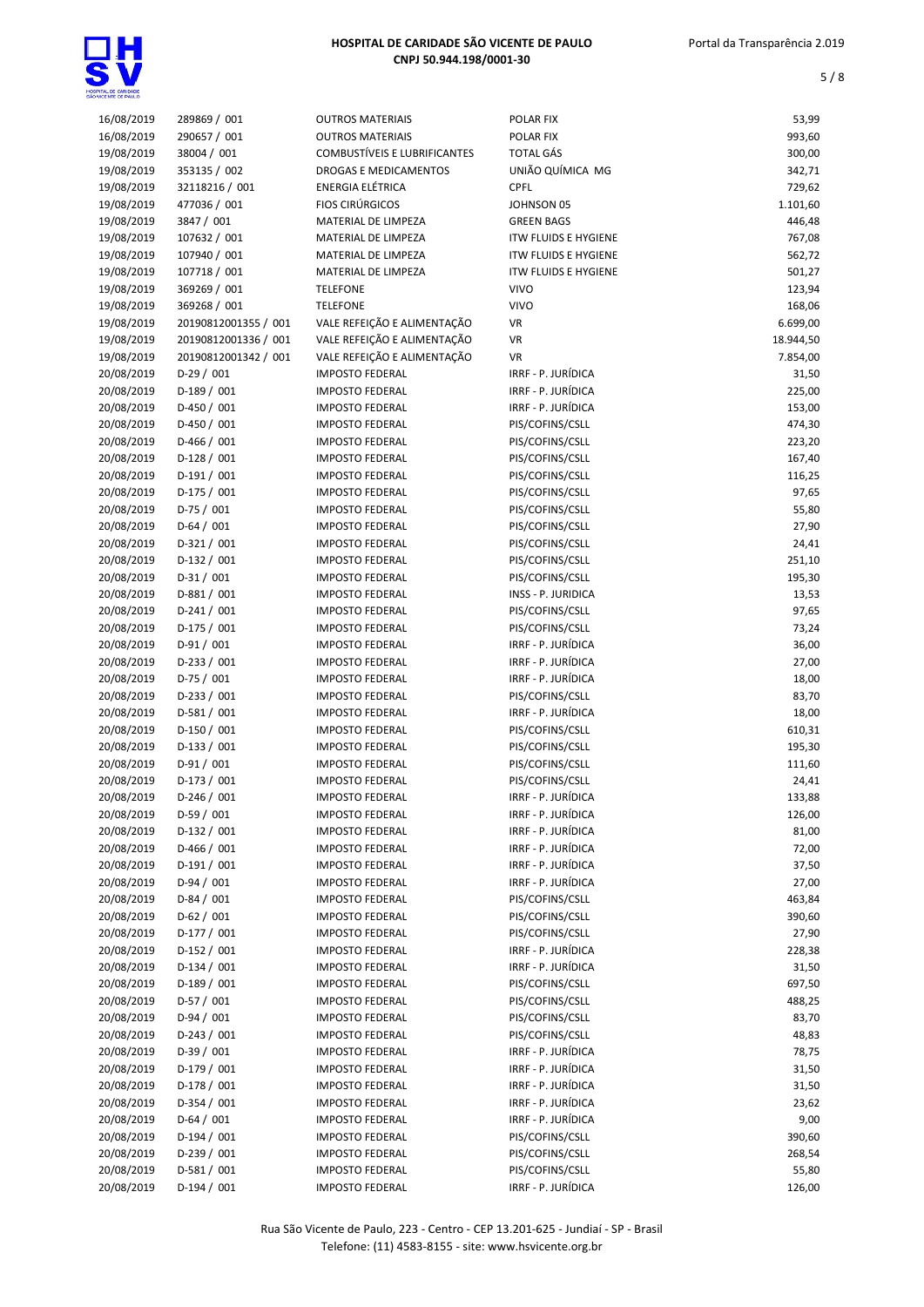

| 20/08/2019 | $D-87/001$          | <b>IMPOSTO FEDERAL</b> | IRRF - P. JURÍDICA | 126,00   |
|------------|---------------------|------------------------|--------------------|----------|
| 20/08/2019 | $D-63/001$          | <b>IMPOSTO FEDERAL</b> | IRRF - P. JURÍDICA | 63,00    |
| 20/08/2019 | $D-128/001$         | <b>IMPOSTO FEDERAL</b> | IRRF - P. JURÍDICA | 54,00    |
| 20/08/2019 | $D-43 / 001$        | <b>IMPOSTO FEDERAL</b> | IRRF - P. JURÍDICA | 19,50    |
| 20/08/2019 | $D-245 / 001$       | <b>IMPOSTO FEDERAL</b> | IRRF - P. JURÍDICA | 78,00    |
| 20/08/2019 | $D-111/001$         | <b>IMPOSTO FEDERAL</b> | PIS/COFINS/CSLL    | 946,28   |
| 20/08/2019 | $D-129/001$         | <b>IMPOSTO FEDERAL</b> | PIS/COFINS/CSLL    | 120,90   |
| 20/08/2019 | $D-32/001$          | <b>IMPOSTO FEDERAL</b> | PIS/COFINS/CSLL    | 76,73    |
| 20/08/2019 | $D-344 / 001$       | <b>IMPOSTO FEDERAL</b> | IRRF - P. JURÍDICA | 259,50   |
|            |                     |                        |                    |          |
| 20/08/2019 | $D-83/001$          | <b>IMPOSTO FEDERAL</b> | PIS/COFINS/CSLL    | 204,60   |
| 20/08/2019 | $D-40/001$          | <b>IMPOSTO FEDERAL</b> | PIS/COFINS/CSLL    | 51,15    |
| 20/08/2019 | D-44506 / 001       | <b>IMPOSTO FEDERAL</b> | PIS/COFINS/CSLL    | 5,58     |
| 20/08/2019 | $D-178/001$         | <b>IMPOSTO FEDERAL</b> | IRRF - P. JURÍDICA | 624,00   |
| 20/08/2019 | D-86 / 001          | <b>IMPOSTO FEDERAL</b> | IRRF - P. JURÍDICA | 360,75   |
| 20/08/2019 | $D-109/001$         | <b>IMPOSTO FEDERAL</b> | IRRF - P. JURÍDICA | 39,00    |
| 20/08/2019 | D-44506 / 001       | <b>IMPOSTO FEDERAL</b> | IRRF - P. JURÍDICA | 1,80     |
| 20/08/2019 | $D-174/001$         | <b>IMPOSTO FEDERAL</b> | PIS/COFINS/CSLL    | 1.069,50 |
| 20/08/2019 | $D-50/001$          | <b>IMPOSTO FEDERAL</b> | PIS/COFINS/CSLL    | 664,95   |
| 20/08/2019 | $D-327/001$         | <b>IMPOSTO FEDERAL</b> | PIS/COFINS/CSLL    | 279,00   |
|            | $D-106 / 001$       | <b>IMPOSTO FEDERAL</b> | PIS/COFINS/CSLL    |          |
| 20/08/2019 |                     |                        |                    | 241,80   |
| 20/08/2019 | $D-59/001$          | <b>IMPOSTO FEDERAL</b> | PIS/COFINS/CSLL    | 153,45   |
| 20/08/2019 | D-176 / 001         | <b>IMPOSTO FEDERAL</b> | IRRF - P. JURÍDICA | 345,00   |
| 20/08/2019 | $D-113/001$         | <b>IMPOSTO FEDERAL</b> | IRRF - P. JURÍDICA | 115,50   |
| 20/08/2019 | $D-341/001$         | <b>IMPOSTO FEDERAL</b> | IRRF - P. JURÍDICA | 90,00    |
| 20/08/2019 | $D-172 / 001$       | <b>IMPOSTO FEDERAL</b> | IRRF - P. JURÍDICA | 78,00    |
| 20/08/2019 | $D-60/001$          | <b>IMPOSTO FEDERAL</b> | IRRF - P. JURÍDICA | 74,25    |
| 20/08/2019 | $D-41/001$          | <b>IMPOSTO FEDERAL</b> | IRRF - P. JURÍDICA | 16,50    |
| 20/08/2019 | $D-54/001$          | <b>IMPOSTO FEDERAL</b> | PIS/COFINS/CSLL    | 81,38    |
| 20/08/2019 | $D-335 / 001$       | <b>IMPOSTO FEDERAL</b> | IRRF - P. JURÍDICA | 264,75   |
| 20/08/2019 | D-176 / 001         | <b>IMPOSTO FEDERAL</b> | PIS/COFINS/CSLL    | 1.939,05 |
|            |                     |                        |                    |          |
| 20/08/2019 | $D-15/001$          | <b>IMPOSTO FEDERAL</b> | PIS/COFINS/CSLL    | 1.183,43 |
| 20/08/2019 | $D-324 / 001$       | <b>IMPOSTO FEDERAL</b> | PIS/COFINS/CSLL    | 25,58    |
| 20/08/2019 | D-57 / 001          | <b>IMPOSTO FEDERAL</b> | IRRF - P. JURÍDICA | 80,25    |
| 20/08/2019 | $D-85/001$          | <b>IMPOSTO FEDERAL</b> | IRRF - P. JURÍDICA | 41,25    |
| 20/08/2019 | $D-132/001$         | <b>IMPOSTO FEDERAL</b> | IRRF - P. JURÍDICA | 39,00    |
| 20/08/2019 | D-83 / 001          | <b>IMPOSTO FEDERAL</b> | PIS/COFINS/CSLL    | 1.227,60 |
| 20/08/2019 | $D-167/001$         | <b>IMPOSTO FEDERAL</b> | PIS/COFINS/CSLL    | 302,25   |
| 20/08/2019 | $D-127/001$         | <b>IMPOSTO FEDERAL</b> | PIS/COFINS/CSLL    | 241,80   |
| 20/08/2019 | $D-17/001$          | <b>IMPOSTO FEDERAL</b> | IRRF - P. JURÍDICA | 385,50   |
| 20/08/2019 | $D-33 / 001$        | <b>IMPOSTO FEDERAL</b> | IRRF - P. JURÍDICA | 206,25   |
| 20/08/2019 | $D-51/001$          | <b>IMPOSTO FEDERAL</b> | IRRF - P. JURÍDICA | 181,50   |
|            | $D-123/001$         |                        | IRRF - P. JURÍDICA |          |
| 20/08/2019 |                     | <b>IMPOSTO FEDERAL</b> |                    | 72,00    |
| 20/08/2019 | D-38 / 001          | <b>IMPOSTO FEDERAL</b> | IRRF - P. JURÍDICA | 33,00    |
| 20/08/2019 | D-335 / 001         | <b>IMPOSTO FEDERAL</b> | PIS/COFINS/CSLL    | 820,73   |
| 20/08/2019 | $D-32/001$          | <b>IMPOSTO FEDERAL</b> | PIS/COFINS/CSLL    | 716,10   |
| 20/08/2019 | $D-46/001$          | <b>IMPOSTO FEDERAL</b> | PIS/COFINS/CSLL    | 151,13   |
| 20/08/2019 | $D-21/001$          | <b>IMPOSTO FEDERAL</b> | PIS/COFINS/CSLL    | 90,68    |
| 20/08/2019 | $D-49/001$          | <b>IMPOSTO FEDERAL</b> | IRRF - P. JURÍDICA | 48,75    |
| 20/08/2019 | $D-119/001$         | <b>IMPOSTO FEDERAL</b> | PIS/COFINS/CSLL    | 455,70   |
| 20/08/2019 | D-240 / 001         | <b>IMPOSTO FEDERAL</b> | PIS/COFINS/CSLL    | 392,93   |
| 20/08/2019 | $D-104 / 001$       | <b>IMPOSTO FEDERAL</b> | PIS/COFINS/CSLL    | 120,90   |
| 20/08/2019 | D-880 / 001         | <b>IMPOSTO FEDERAL</b> | INSS - P. JURÍDICA | 405,96   |
| 20/08/2019 | $D-112/001$         | <b>IMPOSTO FEDERAL</b> | IRRF - P. JURÍDICA | 181,50   |
|            |                     |                        |                    |          |
| 20/08/2019 | D-190 / 001         | <b>IMPOSTO FEDERAL</b> | PIS/COFINS/CSLL    | 116,25   |
| 20/08/2019 | D-01/12 RENOV / 001 | <b>IMPOSTO FEDERAL</b> | IRRF ALUGUÉL       | 385,40   |
| 20/08/2019 | $D-28/001$          | <b>IMPOSTO FEDERAL</b> | IRRF - P. JURÍDICA | 15,74    |
| 20/08/2019 | $D-24/001$          | <b>IMPOSTO FEDERAL</b> | PIS/COFINS/CSLL    | 390,60   |
| 20/08/2019 | $D-63/001$          | <b>IMPOSTO FEDERAL</b> | PIS/COFINS/CSLL    | 251,10   |
| 20/08/2019 | $D-457/001$         | <b>IMPOSTO FEDERAL</b> | PIS/COFINS/CSLL    | 195,30   |
| 20/08/2019 | $D-174/001$         | <b>IMPOSTO FEDERAL</b> | PIS/COFINS/CSLL    | 170,89   |
| 20/08/2019 | $D-188 / 001$       | <b>IMPOSTO FEDERAL</b> | IRRF - P. JURÍDICA | 252,00   |
| 20/08/2019 | $D-470/001$         | <b>IMPOSTO FEDERAL</b> | IRRF - P. JURÍDICA | 78,75    |
| 20/08/2019 | $D-190/001$         | <b>IMPOSTO FEDERAL</b> | IRRF - P. JURÍDICA | 37,50    |
| 20/08/2019 | $D-135/001$         |                        | IRRF - P. JURÍDICA |          |
|            |                     | <b>IMPOSTO FEDERAL</b> |                    | 15,75    |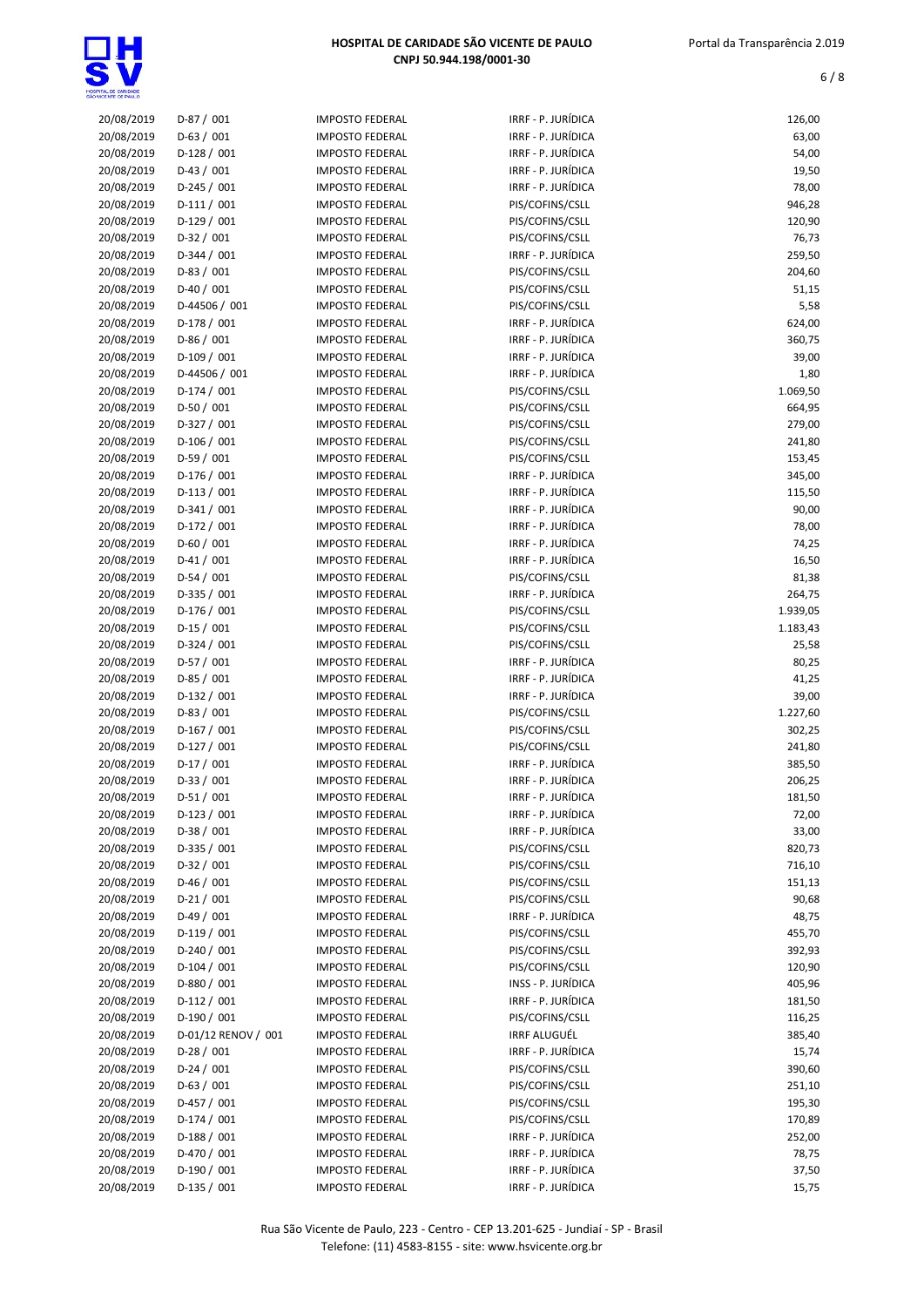| 20/08/2019 | $D-87/001$           | <b>IMPOSTO FEDERAL</b>        | IRRF - P. JURÍDICA          | 7,87      |
|------------|----------------------|-------------------------------|-----------------------------|-----------|
| 20/08/2019 | $D-240/001$          | <b>IMPOSTO FEDERAL</b>        | PIS/COFINS/CSLL             | 48,83     |
| 20/08/2019 | $D-155 / 001$        | <b>IMPOSTO FEDERAL</b>        | IRRF - P. JURÍDICA          | 90,00     |
| 20/08/2019 | $D-246 / 001$        | <b>IMPOSTO FEDERAL</b>        | IRRF - P. JURÍDICA          | 15,75     |
| 20/08/2019 | $D-258 / 001$        | <b>IMPOSTO FEDERAL</b>        | IRRF - P. JURÍDICA          | 15,75     |
| 20/08/2019 | $D-129/001$          | <b>IMPOSTO FEDERAL</b>        | PIS/COFINS/CSLL             | 390,60    |
| 20/08/2019 | $D-193/001$          | <b>IMPOSTO FEDERAL</b>        | PIS/COFINS/CSLL             | 279,00    |
| 20/08/2019 | $D-180/001$          | <b>IMPOSTO FEDERAL</b>        | IRRF - P. JURÍDICA          | 39,38     |
| 20/08/2019 | $D-131/001$          | <b>IMPOSTO FEDERAL</b>        | PIS/COFINS/CSLL             | 83,70     |
| 20/08/2019 | $D-465 / 001$        | <b>IMPOSTO FEDERAL</b>        | PIS/COFINS/CSLL             | 55,80     |
|            |                      | <b>IMPOSTO FEDERAL</b>        | IRRF - P. JURÍDICA          |           |
| 20/08/2019 | $D-129/001$          |                               |                             | 126,00    |
| 20/08/2019 | $D-25/001$           | <b>IMPOSTO FEDERAL</b>        | IRRF - P. JURÍDICA          | 118,13    |
| 20/08/2019 | $D-93/001$           | <b>IMPOSTO FEDERAL</b>        | IRRF - P. JURÍDICA          | 81,00     |
| 20/08/2019 | $D-465 / 001$        | <b>IMPOSTO FEDERAL</b>        | IRRF - P. JURÍDICA          | 18,00     |
| 20/08/2019 | $D-86/001$           | <b>IMPOSTO FEDERAL</b>        | IRRF - P. JURÍDICA          | 15,75     |
| 20/08/2019 | $D-83 / 001$         | <b>IMPOSTO FEDERAL</b>        | PIS/COFINS/CSLL             | 219,71    |
| 20/08/2019 | $D-25/001$           | <b>IMPOSTO FEDERAL</b>        | PIS/COFINS/CSLL             | 97,65     |
| 20/08/2019 | $D-93/001$           | <b>IMPOSTO FEDERAL</b>        | PIS/COFINS/CSLL             | 251,10    |
| 20/08/2019 | $D-241/001$          | <b>IMPOSTO FEDERAL</b>        | PIS/COFINS/CSLL             | 24,41     |
| 20/08/2019 | $D-88/001$           | <b>IMPOSTO FEDERAL</b>        | IRRF - P. JURÍDICA          | 94,50     |
| 20/08/2019 | $D-193/001$          | <b>IMPOSTO FEDERAL</b>        | IRRF - P. JURÍDICA          | 90,00     |
| 20/08/2019 | $D-127/001$          | <b>IMPOSTO FEDERAL</b>        | PIS/COFINS/CSLL             | 334,80    |
| 20/08/2019 | $D-155 / 001$        | <b>IMPOSTO FEDERAL</b>        | PIS/COFINS/CSLL             | 279,00    |
| 20/08/2019 | $D-41/001$           | <b>IMPOSTO FEDERAL</b>        | IRRF - P. JURÍDICA          | 220,50    |
| 20/08/2019 | $D-127/001$          | <b>IMPOSTO FEDERAL</b>        | IRRF - P. JURÍDICA          | 108,00    |
| 20/08/2019 | $D-63/001$           | <b>IMPOSTO FEDERAL</b>        | IRRF - P. JURÍDICA          | 81,00     |
| 20/08/2019 | $D-340 / 001$        | <b>IMPOSTO FEDERAL</b>        | IRRF - P. JURÍDICA          | 55,12     |
| 20/08/2019 | $D-131/001$          | <b>IMPOSTO FEDERAL</b>        | IRRF - P. JURÍDICA          | 27,00     |
| 20/08/2019 | $D-188/001$          | <b>IMPOSTO FEDERAL</b>        | PIS/COFINS/CSLL             | 781,20    |
| 20/08/2019 | $D-40/001$           | <b>IMPOSTO FEDERAL</b>        | PIS/COFINS/CSLL             | 561,49    |
| 20/08/2019 | $D-23/001$           | <b>IMPOSTO FEDERAL</b>        | PIS/COFINS/CSLL             | 48,83     |
|            |                      |                               |                             |           |
| 20/08/2019 | JULHO/19 / 001       | <b>INSS-CONTR REPASSAR</b>    | INSS FOLHA JULHO/2019       | 7.980,89  |
| 20/08/2019 | JULHO/19 / 001       | <b>INSS-CONTR REPASSAR</b>    | INSS FOLHA JULHO/2019       | 27.293,18 |
| 20/08/2019 | JULHO/19 / 001       | <b>INSS-CONTR REPASSAR</b>    | INSS FOLHA JULHO/2019       | 6.972,64  |
| 20/08/2019 | JUNHO/19 / 001       | <b>IRRF A REPASSAR</b>        | IRRF FOLHA JUNHO/2019       | 1.708,51  |
| 20/08/2019 | <b>IRRF RESCISÃO</b> | <b>IRRF A REPASSAR</b>        | <b>IRRF RESCISÃO</b>        | 302,64    |
| 20/08/2019 | <b>IRRF RESCISÃO</b> | <b>IRRF A REPASSAR</b>        | <b>IRRF RESCISÃO</b>        | 277,43    |
| 20/08/2019 | AGOSTO/19 / 001      | <b>IRRF A REPASSAR</b>        | IRRF FÉRIAS FOLHA AGOSTO/19 | 2.929,98  |
| 20/08/2019 | JULHO/19 / 001       | <b>IRRF A REPASSAR</b>        | <b>IRRF FÉRIAS</b>          | 284,38    |
| 20/08/2019 | JUNHO/19 / 001       | <b>IRRF A REPASSAR</b>        | IRRF FOLHA JUNHO/2019       | 26.959,35 |
| 20/08/2019 | JUNHO/19 / 001       | <b>IRRF A REPASSAR</b>        | IRRF FOLHA JUNHO/2019       | 3.823,76  |
| 20/08/2019 | JULHO/19 / 001       | VRS A REPASSAR-FOLHA          | MENSALIDADE SIND.SAÚDE      | 165,60    |
| 20/08/2019 | JULHO/19 / 001       | VRS A REPASSAR-FOLHA          | MENSALIDADE SIND.SAÚDE      | 607,20    |
| 20/08/2019 | JULHO/19 / 001       | VRS A REPASSAR-FOLHA          | MENSALIDADE SIND.SAÚDE      | 276,00    |
| 21/08/2019 | 48098 / 001          | <b>GASES MEDICINAIS</b>       | <b>IBG CRYO FILIAL</b>      | 1.286,48  |
| 21/08/2019 | 7991 / 001           | SERVS PRESTADOS - PJ          | CAÇAMBINHAS                 | 174,51    |
| 22/08/2019 | 2308829 / 001        | DROGAS E MEDICAMENTOS         | CRISTÁLIA                   | 1.718,30  |
| 22/08/2019 | 113736 / 001         | DROGAS E MEDICAMENTOS         | SANOBIOL                    | 1.000,80  |
| 22/08/2019 | 113407 / 001         | DROGAS E MEDICAMENTOS         | SANOBIOL                    | 1.124,36  |
| 22/08/2019 | 113734 / 001         | DROGAS E MEDICAMENTOS         | SANOBIOL                    | 1.205,24  |
| 22/08/2019 | 33902066 / 001       | ENERGIA ELÉTRICA              | CPFL                        | 352,81    |
|            | 33902067 / 001       | ENERGIA ELÉTRICA              | <b>CPFL</b>                 |           |
| 22/08/2019 |                      |                               |                             | 184,66    |
| 22/08/2019 | 107716 / 001         | MATERIAL DE LIMPEZA           | <b>ITW FLUIDS E HYGIENE</b> | 375,95    |
| 22/08/2019 | 11116 / 001          | MATERIAL LABORATÓRIO          | CINCO CIRÚRGICA             | 340,00    |
| 22/08/2019 | 11117 / 001          | MATERIAL LABORATÓRIO          | CINCO CIRÚRGICA             | 340,00    |
| 22/08/2019 | 2308829 / 001        | MEDICAMENTOS CONTROLADOS      | CRISTÁLIA                   | 246,00    |
| 23/08/2019 | 166 / 001            | MATERIAL PERMANENTE           | VILELA E SILVA              | 990,00    |
| 23/08/2019 | 167/001              | MATERIAL PERMANENTE           | VILELA E SILVA              | 990,00    |
| 26/08/2019 | D-37015 / 001        | <b>IMPOSTO MUNICIPAL</b>      | <b>ISS - TERCEIROS 3%</b>   | 20,34     |
| 26/08/2019 | D-7925 / 001         | <b>IMPOSTO MUNICIPAL</b>      | <b>ISS - TERCEIROS 3%</b>   | 5,45      |
| 28/08/2019 | 234165 / 001         | IMPRESSOS E MATL DE EXP.      | AUTOPEL AUTOMAÇÃO           | 1.120,00  |
| 29/08/2019 | 89762337 / 001       | CONT MANUTENÇÃO (EQUIP E INF) | <b>VIVO</b>                 | 376,58    |
| 29/08/2019 | 89762376 / 001       | CONT MANUTENÇÃO (EQUIP E INF) | <b>VIVO</b>                 | 449,00    |
| 29/08/2019 | 754855 / 001         | DROGAS E MEDICAMENTOS         | SERVIMED SP                 | 154,05    |